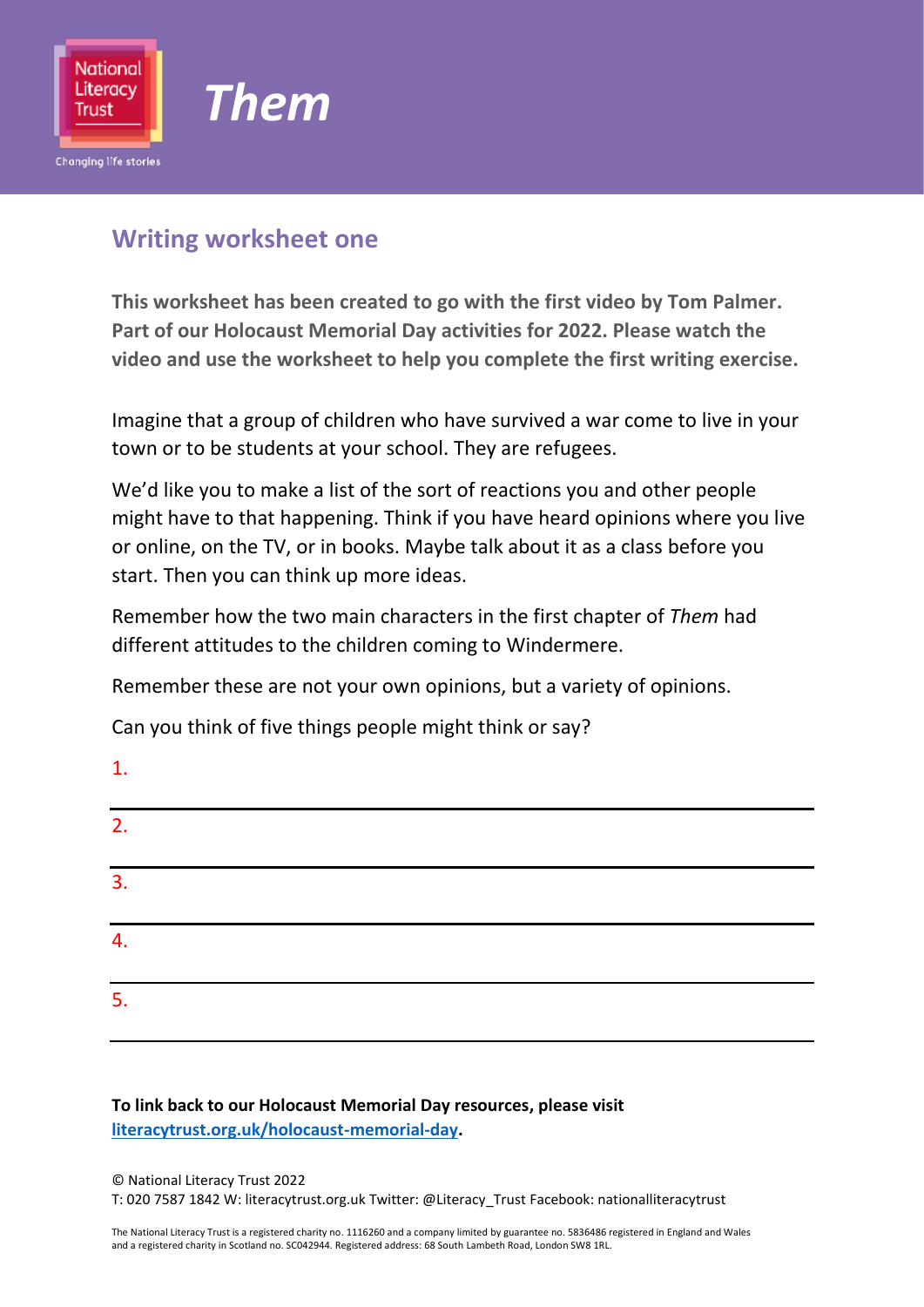

### **Writing worksheet two**

**This worksheet has been created to go with the second video by Tom Palmer. Part of our Holocaust Memorial Day activities for 2022. Please watch the video and use the worksheet to help you complete the second writing exercise.** 

In chapter two of *Them*, John feels angered by the 300 children coming from abroad to live where he lives. We'd like you to put yourself in his mind. He is threatened by the children coming. But why?

What are his objections?

What does he think he might not get enough of?

What does he think the newcomers might do?

Working out how someone is thinking is a great way of making a character believable. Remember, this is not you writing your opinions, but you trying to think how a character like John – someone from today, even – thinks.

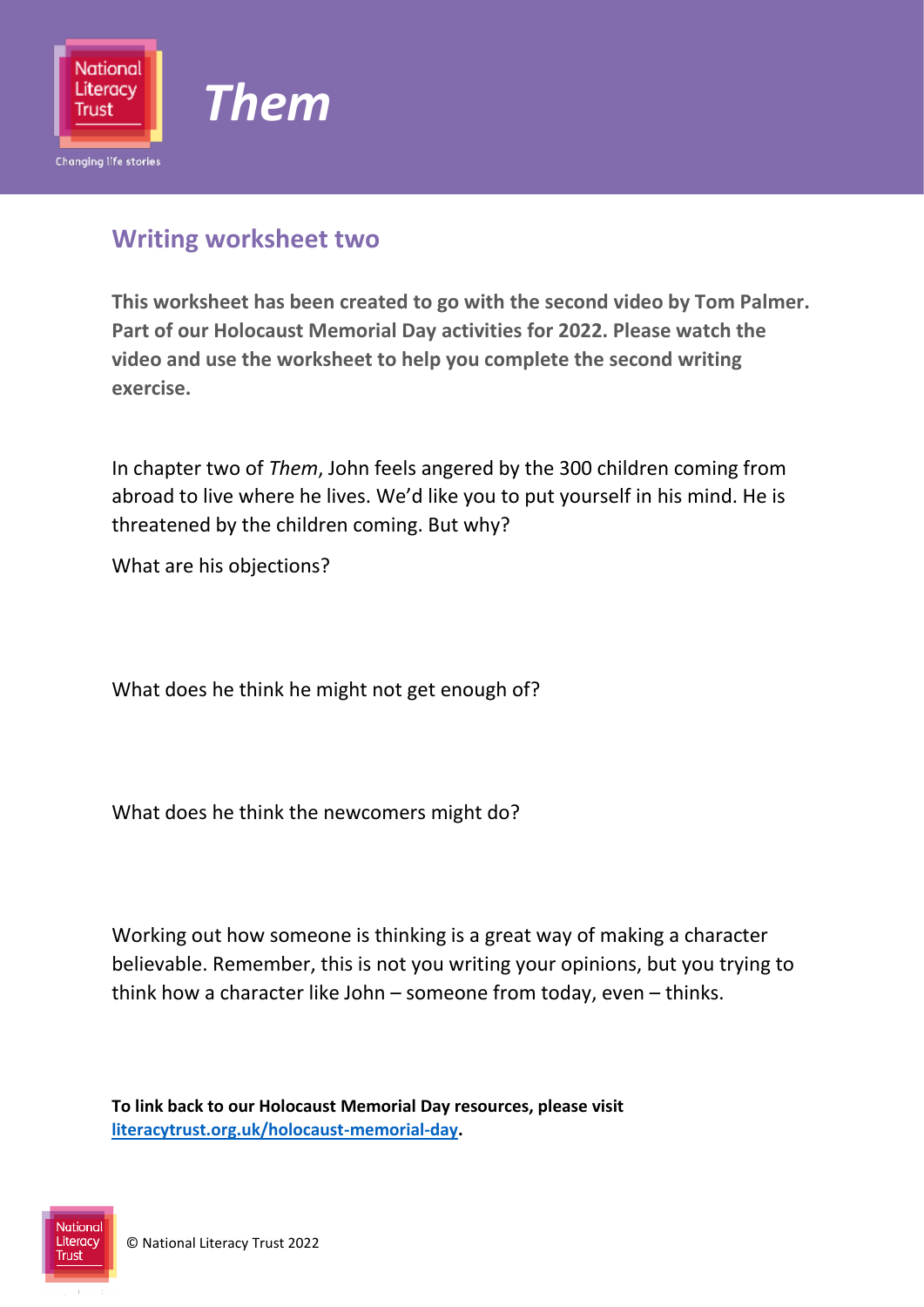### **Writing worksheet three**

**This worksheet has been created to go with the third video by Tom Palmer. Part of our Holocaust Memorial Day activities for 2022. Please watch the video and use the worksheet to help you complete the third writing exercise.** 

In chapter three of *Them,* the 'you' character notices how the children who have come to live on her estate react when they are scared or upset. When fireworks go off. When they see one of the children feeling sad about their family. Their reactions should make the reader of the story think more kindly towards them.

We'd like you to think from the point of view of the 'you' character. How does she feel about the children now? And why has what she has witnessed changed her mind? Tell us here:

Can you think of how you would feel if someone coming to your town displayed sadness or fear? Write down how you would react if you saw someone you didn't know displaying one of these behaviours:

Sadness: <u>**Sadness:**</u>

**Fear: \_\_\_\_\_\_\_\_\_\_\_\_\_\_\_\_\_\_\_\_\_\_\_\_\_\_\_\_\_\_\_\_\_\_\_\_\_\_\_\_\_\_\_\_\_\_\_\_\_\_\_\_\_\_\_\_\_\_\_\_**

**Confusion: \_\_\_\_\_\_\_\_\_\_\_\_\_\_\_\_\_\_\_\_\_\_\_\_\_\_\_\_\_\_\_\_\_\_\_\_\_\_\_\_\_\_\_\_\_\_\_\_\_\_\_\_\_\_\_**

When we write a story it is good to show people seeing things and maybe changing their minds about what they think about other people.

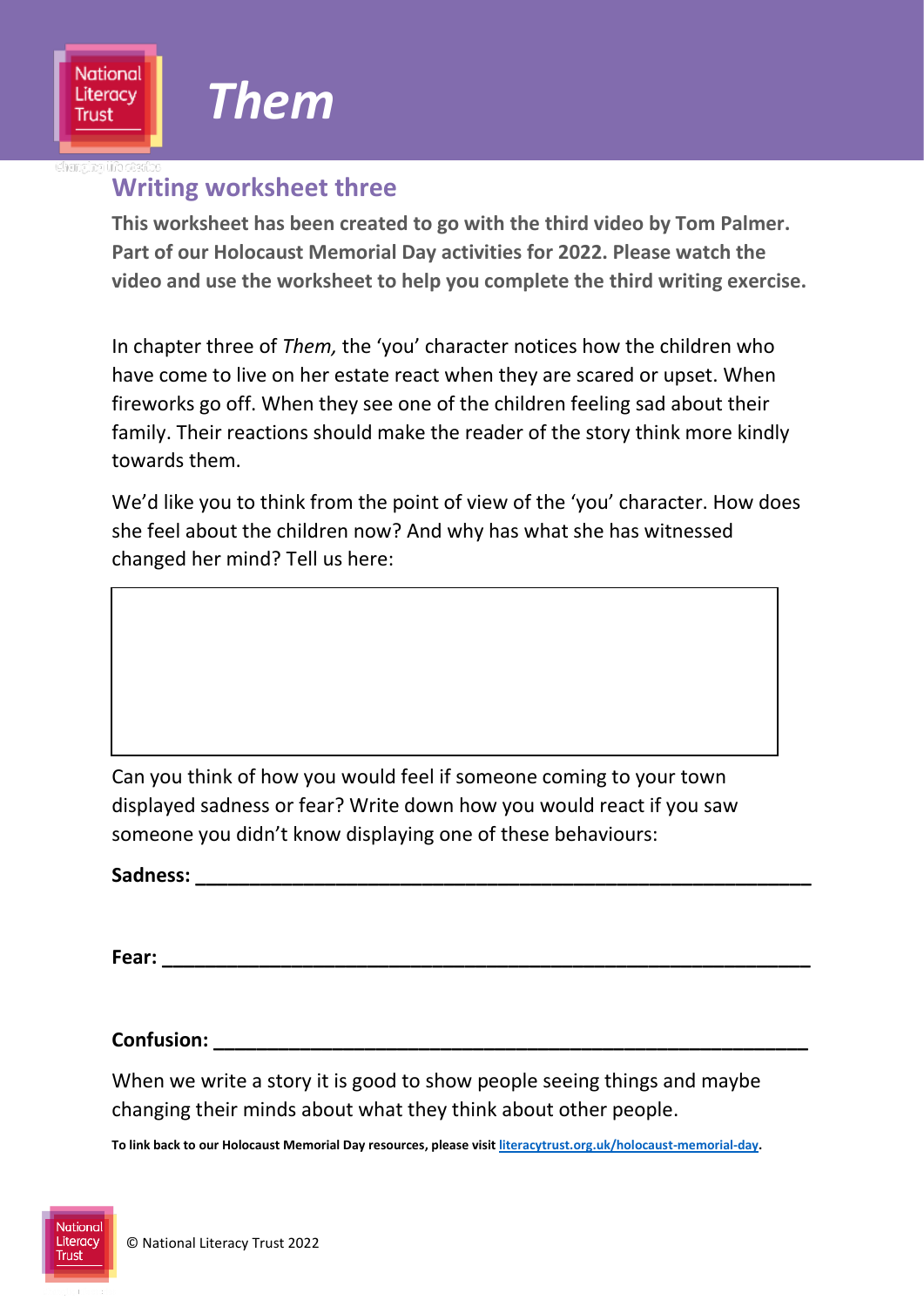**Changing life stories** 

## **Writing worksheet four**

**This worksheet has been created to go with the fourth video by Tom Palmer. Part of our Holocaust Memorial Day activities for 2022. Please watch the video and use the worksheet to help you complete the fourth writing exercise.** 

In chapter four of *Them,* we see how different ideas can clash against each other. If someone wants to help refugees – from today or years ago – but their brother is hostile, how is that going to play out?

Try out some of the ideas you had for what John thinks and what the 'you' character thinks in the previous worksheets. Then – in the box opposite – write what the other character would say back in an argument. We have provided two ideas and two arguments against as examples.

| Idea                            | <b>Argument against</b>               |  |  |
|---------------------------------|---------------------------------------|--|--|
| We should welcome refugees and  | We don't have enough food of our own. |  |  |
| share our food with them.       | We're hungry too.                     |  |  |
| People should eat nicely at the | We don't know how easy it was for     |  |  |
| table.                          | them to get food before.              |  |  |
|                                 |                                       |  |  |
|                                 |                                       |  |  |
|                                 |                                       |  |  |
|                                 |                                       |  |  |
|                                 |                                       |  |  |
|                                 |                                       |  |  |
|                                 |                                       |  |  |
|                                 |                                       |  |  |